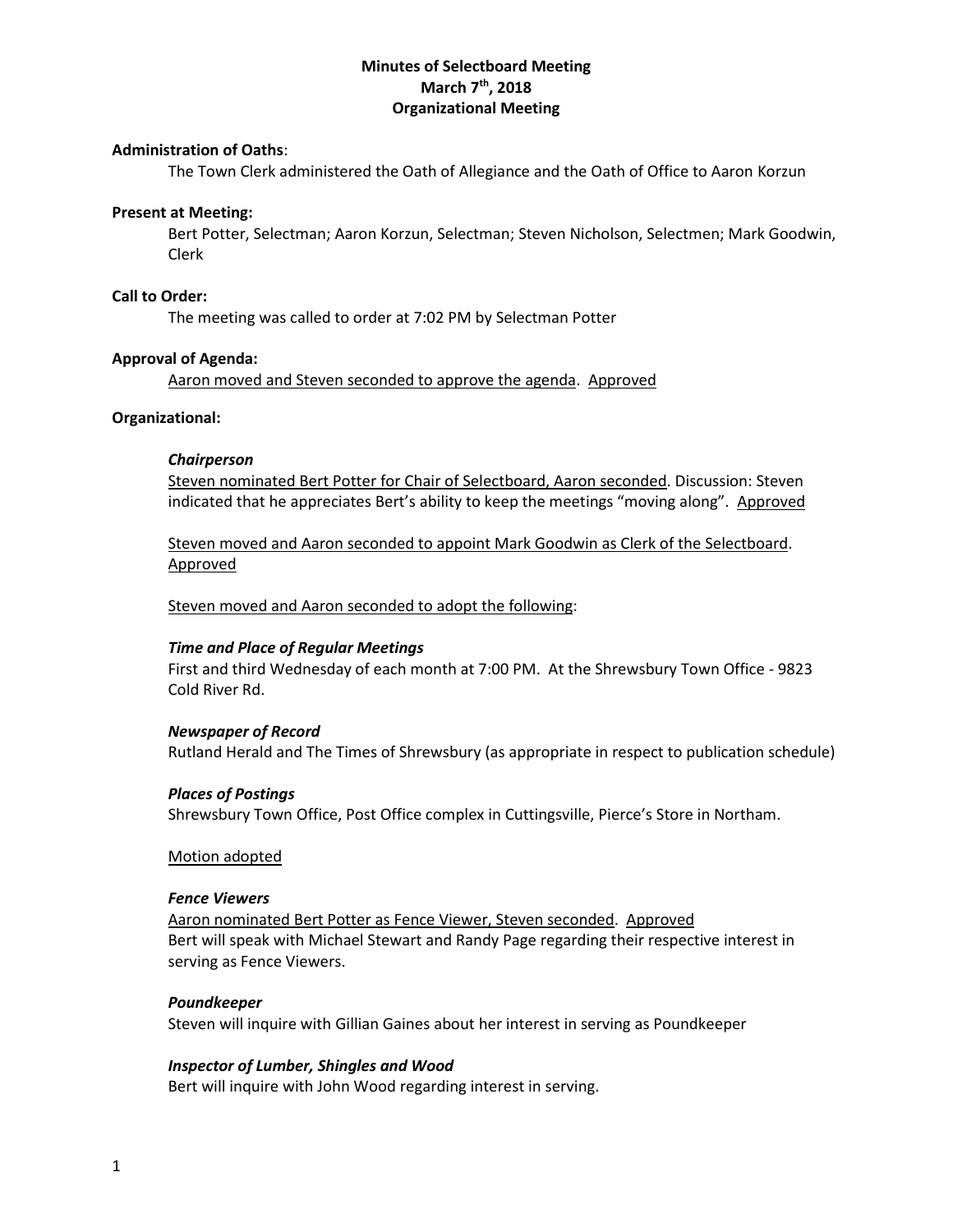# *Weigher of Coal*

Bert will inquire with John Wood regarding interest in serving.

## *Tree Warden:*

Steven moved and Aaron seconded to appoint Gary Salmon as Tree Warden. Approved

## *Road Commissioner*

Bert moved and Aaron seconded to appoint Jamie Carrara as Road Commissioner for one year. The Selectboard appreciates Jamie's dedicated service and acknowledged the accolades he received at the Informational Meeting Monday night. Approved

## *ACT 64 Advisory Board Representative*

Steven moved and Bert seconded to appoint Aaron Korzun to the ACT 64 Advisory Board. Approved.

## *SWAC*

Steven moved and Bert seconded to appoint Bert Potter SWAC representative and Aaron Korzun as alternate. Approved

## *Service Officer*

Pursuant to 33 V.S.A. § 2102 the requirement for the appointment of a Service Officer has been repealed. Individuals in need of assistance are now able to obtain a referral to specific social services agencies by calling 211

## *Energy Coordinator*

A Selectboard member will be contacting Davis Terrell to ascertain his interest in serving as Energy Coordinator.

## *Library Board*

Steven Nicholson will be contacting Debbie Blecich to ascertain her interest in continuing to serve on the Library Board

### *Zoning Administrator*

Steven Nicholson will be contacting Adrienne Raymond to ascertain her interest in continuing to serve as Zoning Administrator

### **Additional Appointments:**

Additional Appointments will be made for the following, after the Selectboard contacts the respective Chair and receives a recommendation: Planning Commission Trustee of the Meeting House Development Review Board Clerk of the DRB Conservation Commission Emergency Management Director / Coordinator

### **Open to the Public**

No members of Public present

### **New Business:**

Bert indicated that he will inquiring about cleaning services for the Town Office.